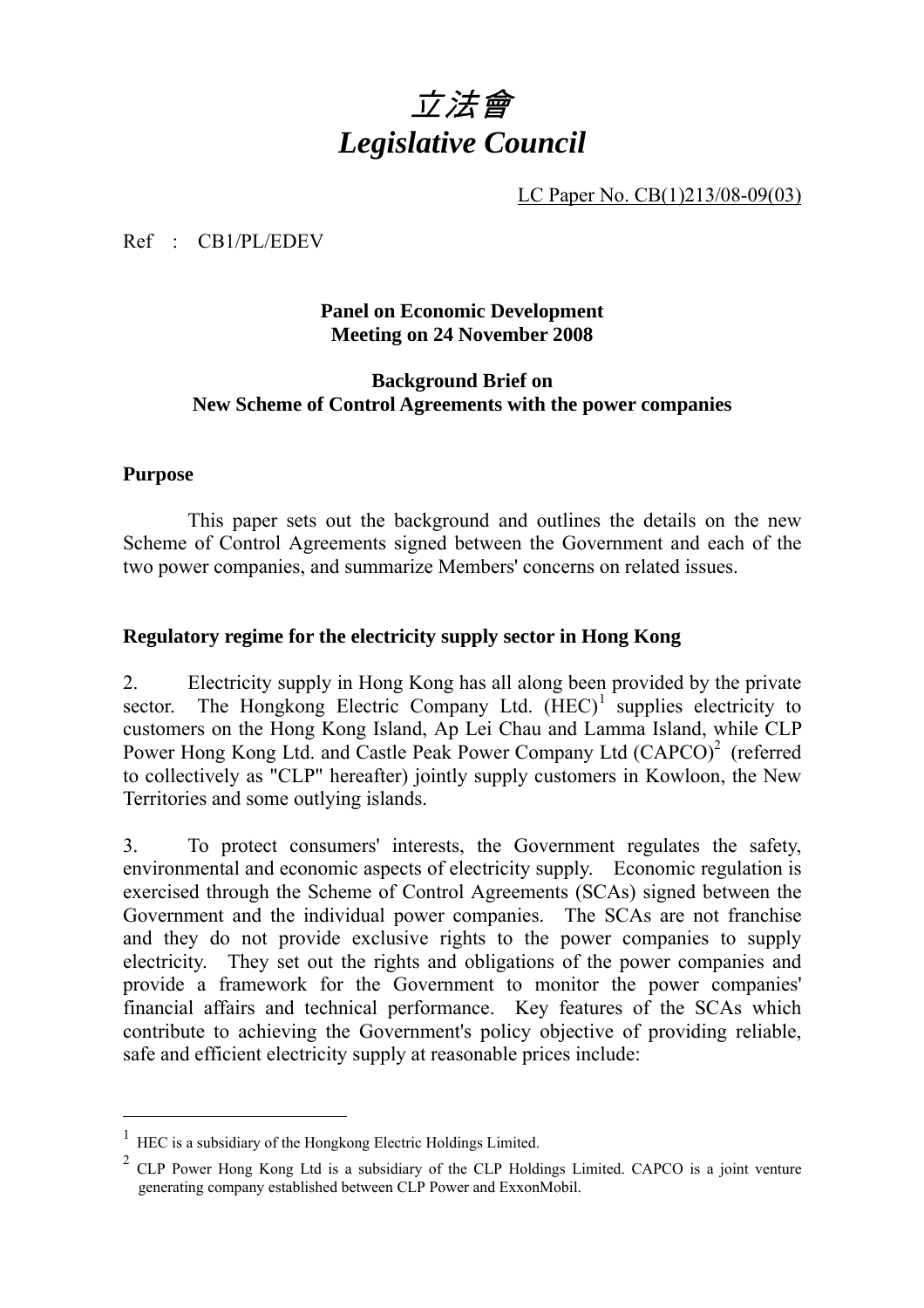- (a) an obligation for the power companies to provide sufficient facilities to meet present and future electricity demand;
- (b) an obligation for the power companies to supply electricity at lowest possible cost; and
- (c) provision for periodic financial review and annual tariff review by the power companies and for annual audit of the technical and financial performances of the power companies.

4. As the previous SCAs with the two power companies were due to expire in 20083 , in order to gauge public views on the electricity market in Hong Kong, the Administration conducted a two-stage public consultation on the "Future Development of the Electricity Market in Hong Kong" in 2005 and 2006. According to the Administration, the general public expressed support for the Government's stance on the core terms of reducing the permitted rate of return of the power companies to lower the electricity tariffs charged to customers, shortening the duration of the next SCAs to allow for the introduction of competition, and linking the permitted rate of return of the power companies to their meeting the emission caps stipulated under the Air Pollution Control Ordinance (Cap. 311) so as to provide them with further incentive to reduce emissions and to improve the air quality.

#### **Members' views and concerns**

5. All along, Members have been very much concerned about the development of the electricity market in Hong Kong. In the last term, the LegCo has passed two motions, viz. "SCAs of the two power companies and the long-term energy policy" and Opening up the electricity market"; and raised a number of questions on the subject. Details are in the hyperlink shown in the references**.** 

6. The Panel on Economic Services<sup>4</sup> discussed with the Administration about Stage I and Stage II consultation on the future development of electricity market in Hong Kong at the meetings on 28 February 2005, 23 January 2006 and 30 March 2006. The Administration also briefed the Panel on the views received during Stage II consultation at the meeting on 29 May 2006. Members exchanged views with the Administration and deputations at the meetings on 30 June 2006 and 25 September 2006 in respect of arrangements to cater for new supply sources and environmental regulation in the future electricity market. They expressed concerns on the Administration's preparations and timetable for opening up the electricity market, the development of renewable energy (RE) in electricity

 $\overline{a}$ 3 The previous SCAs with CLP and HEC were due to expire on 30 September 2008 and 31 December 2008 respectively.

The Panel on Economic Services was renamed as the Panel on Economic Development with effect from the 2007-2008 session.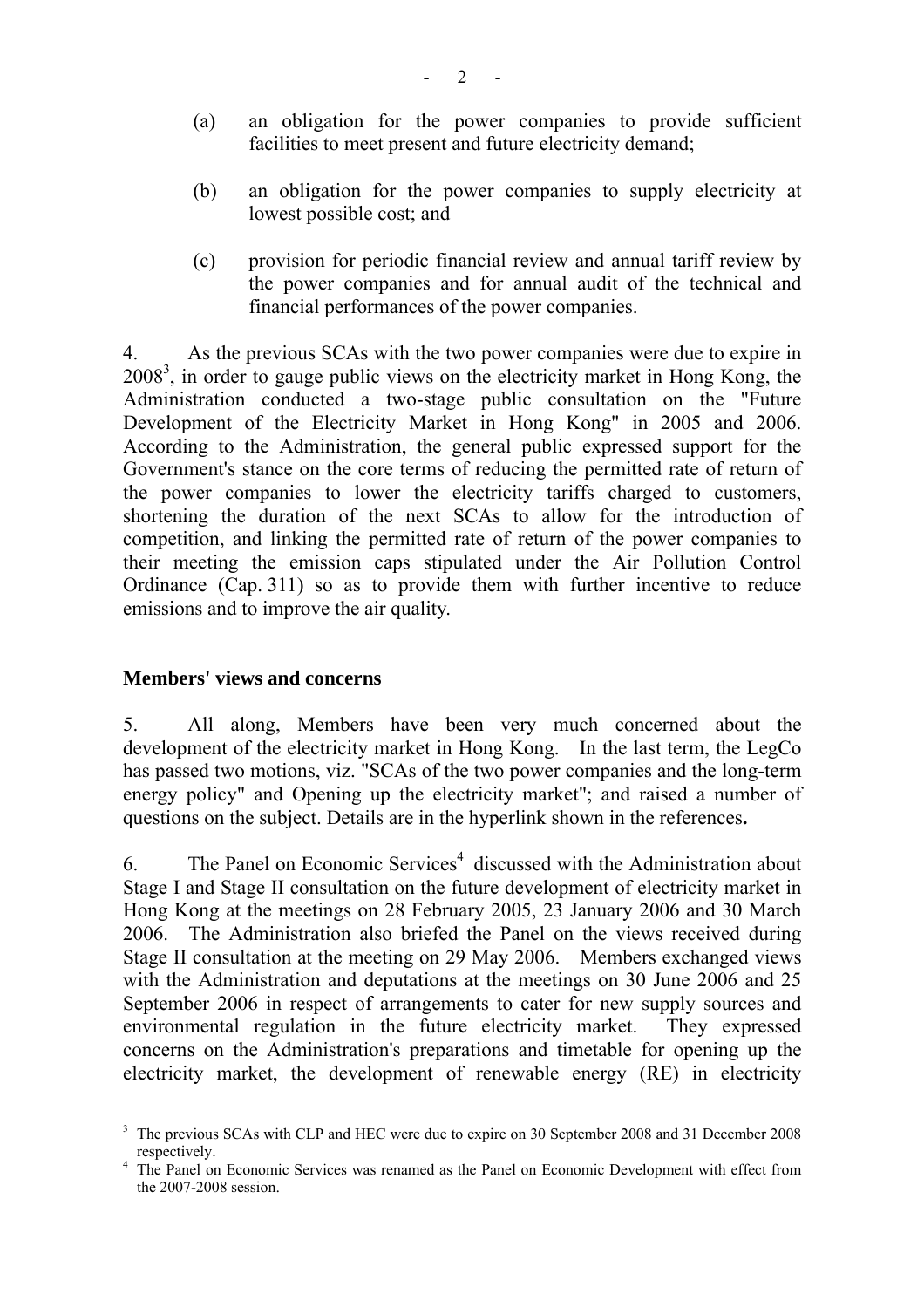generation, the environmental performance of the power companies and measures to reduce emissions from power generation.

7. Emissions from power plants leading to air pollution in Hong Kong have all along been a cause of public concern. The Panel on Environmental Affairs discussed issues relating to air pollution of electricity generation at the meeting on 25 October 2004, environmental aspects of the financial plans of the two power companies and measures for the power companies to meet the emission reduction targets by 2010 at the meetings on 29 September 2005 and 23 January 2006, and environmental aspects of the Stage II consultation paper at the meeting on 27 March 2006. More details are available from the hyperlink in the references.

## **Key changes to the new SCAs**

8. After intensive negotiation with the power companies during the latter half of 2007, the Administration reached agreement with them on the terms of the new SCAs. On 7 January 2008, the Executive Council advised and the Chief Executive ordered that the Government should sign the new SCAs with HEC and CLP. The Administration subsequently briefed members of the Panel on Economic Development on 8 January 2008 on the provisions of the new SCAs entered with the two power companies at a special meeting. The key changes to the next SCAs and members' concerns expressed at the special meeting are outlined in the ensuing paragraphs.

## *Permitted rate of return and tariff*

9. Under the new SCAs, it was agreed that during the upcoming regulatory period, the permitted rate of return would be 9.99% on the Average Net Fixed Assets (ANFA) of the power companies. Based on the 2006 figures, the reduced rate of return would cut the annual earning of the two power companies by around \$5 billion. The reduction in tariffs based on the updated details would be implemented from 1 October 2008 for CLP and 1 January 2009 for HEC. Meanwhile, to encourage more usage of Renewable Energy (RE), investments on RE facilities by the power companies could earn a rate of 11%. Moreover, financial incentive of additional return would be provided to the power companies according to the percentage of electricity generated from RE.

10. The existing tariff adjustment mechanism in the new SCAs would be retained but the approval threshold was reduced from 7% to 5%, thereby limiting the room for the companies to adjust the tariffs. The power companies would also be required to disclose their projected basic tariff profile to the public.

11. A member commended the work of the Administration in bringing down the permitted rate of return from 13.5% - 15% to a single-digit of 9.99%. While others expressed disappointment about the small reduction, these members were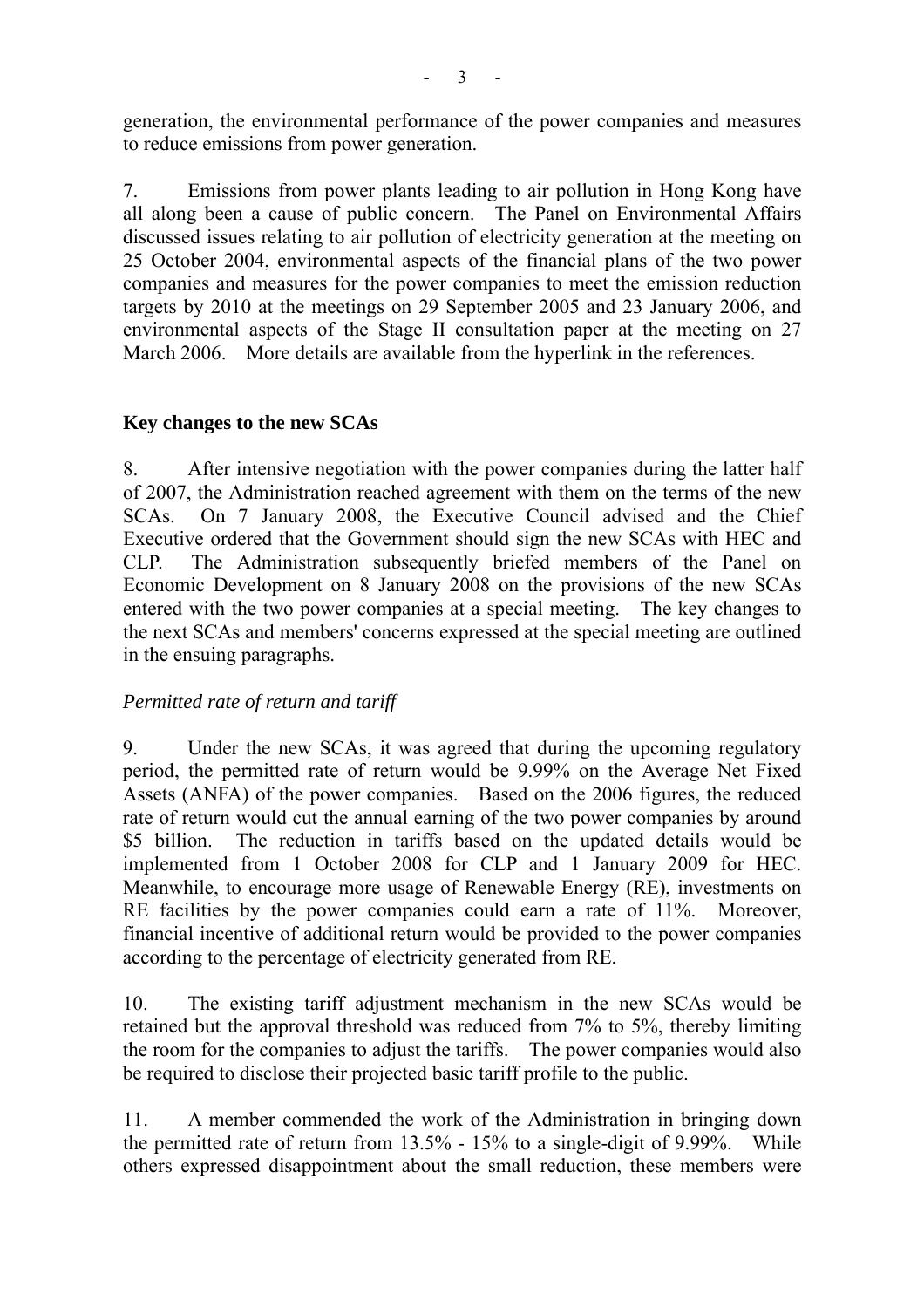concerned that with the rising volatility in the international fuel prices and the onset of inflation in Hong Kong, the benefit of tariff reduction arising from a lowered permitted rate of return would be quickly eroded.

12. Some members queried the use of ANFA as the basis for calculating the permitted return since the method appeared to encourage over-investment by the power companies. Citing CLP's proposal to construct the billions-worth Liquefied Natural Gas (LNG) Receiving Terminal as an example, a member warned that it might be an attempt by the power company to enlarge the asset base to reap more profits. These members urged the Administration to exercise effective control over capital investments of the power companies. To facilitate public monitoring, some members considered that the Administration and the power companies should disclose information on the levels of ANFA of the two power companies.

13. As investments in RE facilities would be counted towards ANFA, a member expressed concern that the power companies might broaden their asset base by increasing investment in these facilities. Another member held the view that the financial incentive for the power companies to increase the usage of RE in power generation was not adequate in consideration of the high investment cost of the facilities.

14. Panel members stressed the need for the Administration to monitor closely the Development Plans of the two companies to ensure their capital investments were justified and meant for electricity business in Hong Kong, so that the envisaged tariff reduction amounting to \$5 billion could be materialized.

# *Duration of the new SCAs and stranded costs for the power companies*

15. The Government indicates its commitment to introducing competition to the electricity market in as early as 2018 subject to the market conditions. Under the new SCAs, the duration of the new SCAs was shortened to ten years, with an option to extend for five more years, i.e. until 2023. The Administration would have unfettered discretion to introduce changes to the electricity regulatory framework, starting 1 October 2018 for CLP and 1 January 2019 for HEC after taking market readiness and other relevant factors into consideration. The changes may include the introduction of legislation to replace the SCA regime. However, both companies would be allowed to earn the same permitted rates of return up to 2023, in view of the relatively longer period of time to recoup investments in the power sector.

16. In the event of a change implemented by the Government to the electricity supply market structure that causes material impact to the power companies, it was agreed that in line with the international practices, the power companies could recover from the market the costs for the assets that became stranded. The amount and the mechanism were to be agreed between the Government and the power companies.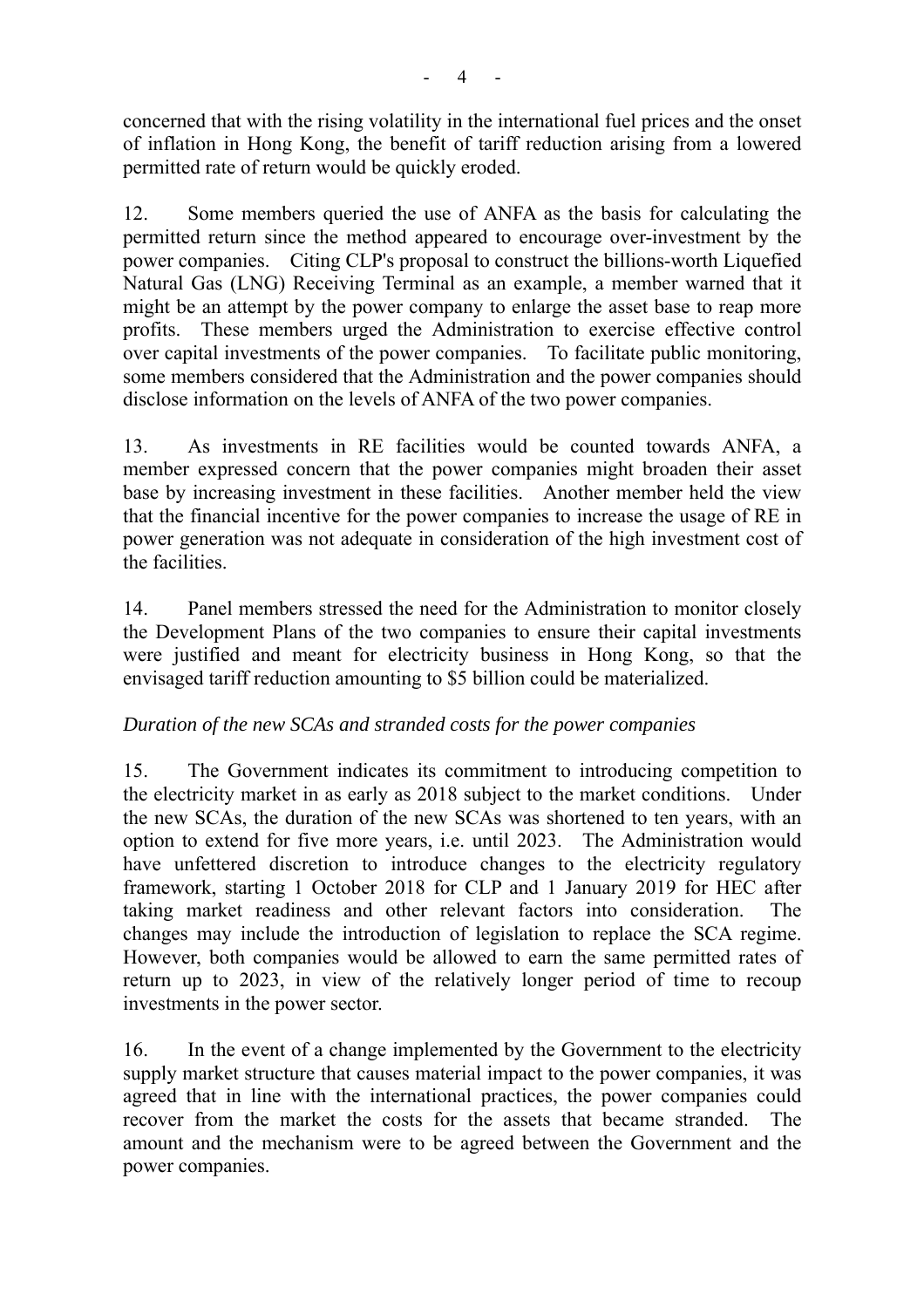17. Members in general welcomed the Administration's plan to introduce competition to the electricity market. However, they considered that if the Administration's intention was to introduce new supply sources by 2018, it should make early preparation as potential new market players would need to commence planning within the next four to five years. Hence, members were disappointed to note that the Government would not notify the power companies until 2016 if it decided to make changes to the electricity regulatory framework. Members opined that it was necessary for the Administration to draw up a clear roadmap for the opening up of the electricity market with implementation time-table, devise an appropriate regulatory framework allowing grid access by new suppliers and make prior arrangements to facilitate the separation of electricity generation from transmission and distribution services.

## *Emission performance linkage mechanism*

18. As regards linking the permitted rate of return of power companies to their emission performance, the Government believes that the level of penalty has to bring in sufficiently grave deterrent effect to the power companies. The Administration agreed with the power companies that a penalty level of 0.4 and 0.2 percentage point of return on all non-RE fixed assets would be reduced for exceedance of any of the emission caps of  $\geq 30\%$  and  $\geq 10\%$  respectively. In monetary terms, they are equivalent to a maximum penalty of \$290 million and \$186 million respectively for CLP and HEC respectively, based on 2006 figures. As a corollary, the power companies would be provided with a small incentive for their over-achievement of all the emission caps (0.1 and 0.05 percentage points increase of rate of return for over-achievement of ≥30% and ≥10% respectively). This is equivalent to a maximum of incentive of \$73 million and \$47 million for CLP and HEC respectively, based on 2006 figures.

19. Members were concerned about the persistently poor emission performance of the power companies which ranked low in comparison with other power plants in the world. Members therefore did not consider it appropriate to use the existing emission performance of the power companies as the basis for setting the emission caps to be achieved under the new SCAs.

## *Mechanism for treatment of excess generating capacity*

20. Under the previous SCAs, a portion (40% for CLP and 50% for HEC) of the net asset value on machinery and electrical equipment relating to new generating facility found to be excessive upon commissioning to meet the latest electricity demand would be excluded from the company's ANFA for calculating the return. Penalty would be removed when demand caught up with generation capacity. Under the new SCAs, the portion for CLP would be increased from 40% to 50% while that for HEC would remain the same. The mechanism would not apply to RE assets, and would cease to apply altogether should there be new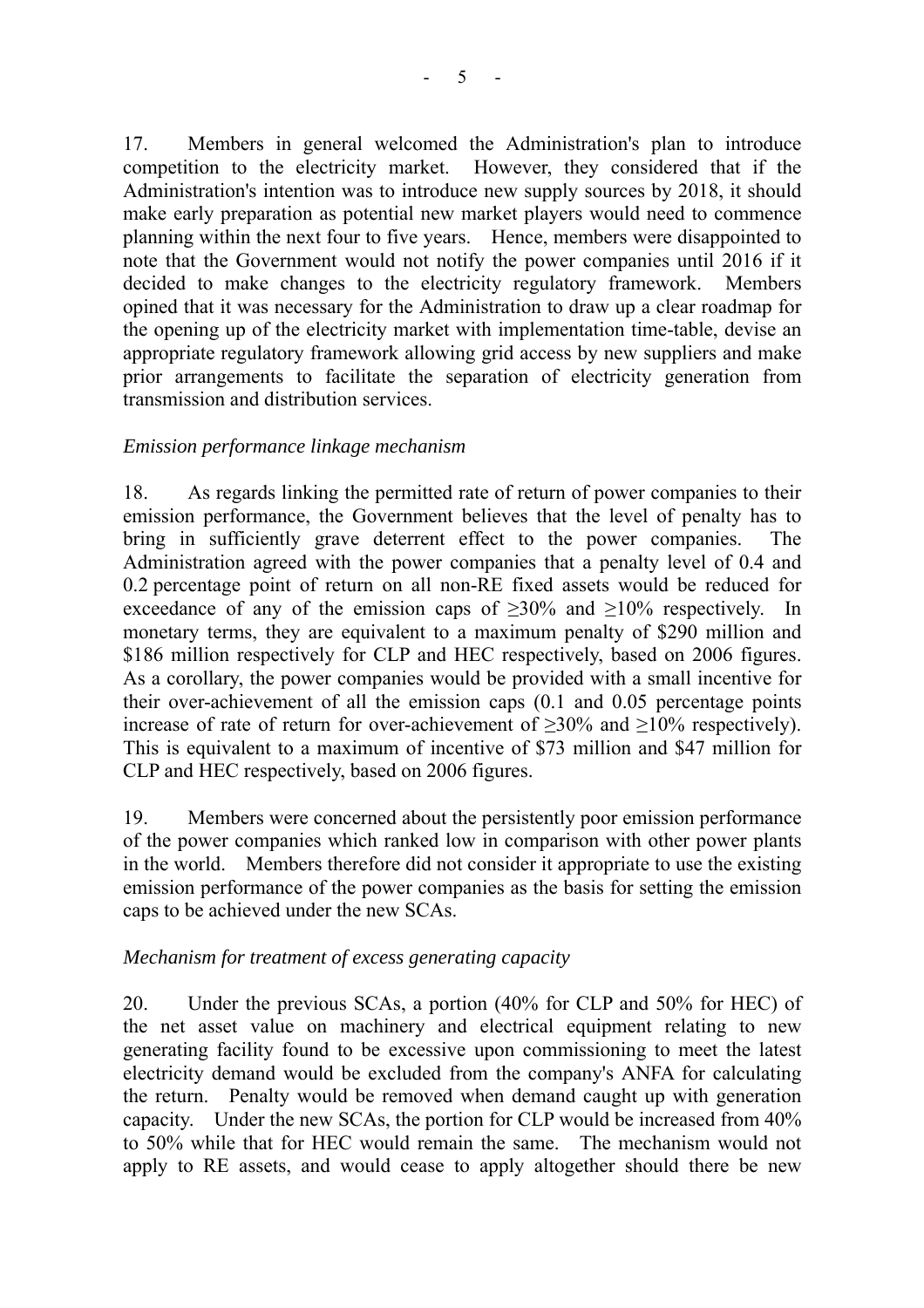supplies in the respective supply areas served by the two companies.

21. Some members considered that the mechanism for treatment of excess generating capacity unfair to customers because they were held responsible for the mistakes in the forecast of generating capacities made by the power companies. They considered that the power companies should bear a larger portion of the responsibility.

## *Tariff Stabilization Fund*

22. Under the new SCAs, the Development Fund (DF) was replaced by Tariff Stabilisation Fund (TSF). Similar to the DF, TSF would be maintained for the retention of net revenue in excess of the agreed return for the power company, which would provide funds when necessary to ameliorate the impact of tariff increase for consumers. In view of the public's concern about the over-accumulation of funds, the cap on TSF balance would be lowered from 12.5% to 8% of annual local sales, with the same cap mechanism of the DF as in the existing SCAs.

23. At the Panel meeting on 8 January 2008, members noted that the balance in CLP's DF as at 30 September 2008 would be transferred to the new TSF. They also noted that CLP would continue to transfer to TSF 80% of the profit generated from the electricity sale to the Mainland to provide benefits for local customers.

24. A LegCo question on electricity tariff was raised at the Council meeting on 27 February 2008 after the Government had signed the new SCAs with the two power companies. It was mainly concerned about the Administration's measures to be put in place to ensure that the power companies would reduce electricity tariffs according to the new SCAs. It also urged the Government to study the introduction of competition to the electricity market as soon as possible with a view to providing more room for the downward adjustment of electricity tariffs.

## **Recent developments**

## CLP's 2008 Development Plan and tariff adjustment

25. On 23 September 2008, the Executive Council approved CLP's Development Plan covering the period from 1 October 2008 to 31 December 2013 (the 2008 Development Plan). According to the Plan, CLP has, pursuant to the new SCA, reduced its average basic tariff by 10% (or 8.6 cents/kWh) for the period between 1 October 2008 and 31 December 2009. However, the reduction in basic tariff has been partly offset by an increase of 5.9 cents/kWh in fuel clause charge to cover the rising fuel cost. As a result, the average net tariff has been reduced by 2.7 cents/kWh, from the current rate of 91.1 cents/kWh to 88.4 cents/kWh, representing a reduction of 3% from its current level.